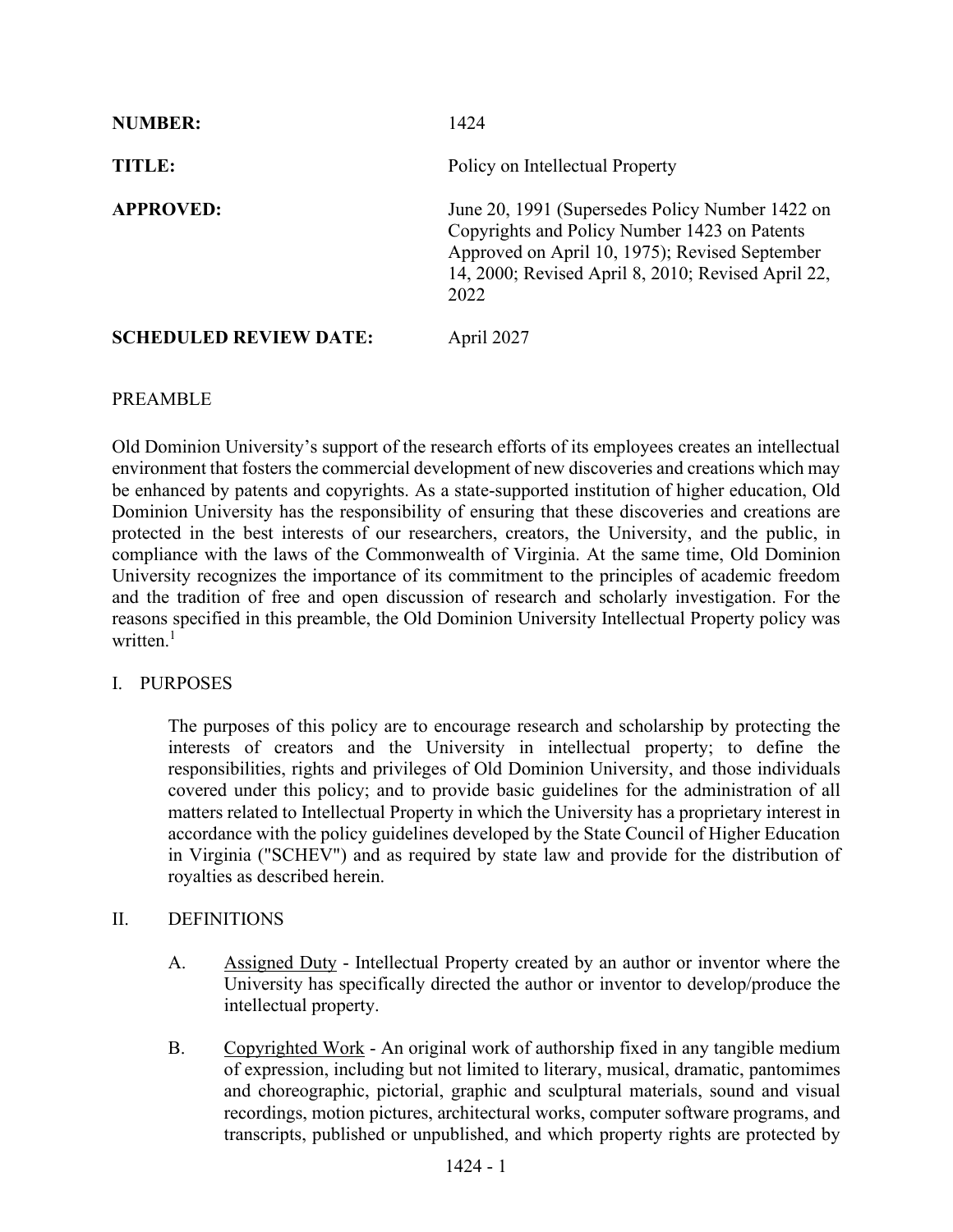common law and Federal copyright law, as further defined by [Title 17 of the U.S.](https://www.copyright.gov/title17/)  [Code.](https://www.copyright.gov/title17/) This protection is available to both published and unpublished works and gives the copyright owner the exclusive right to reproduce, distribute, sell, perform, display, or prepare derivatives of the work, and to protect a copyright against infringement. Copyright protection does not extend to any idea, procedure, system, method of operation, concept, principle, or discovery, regardless of the form.

- C. Creator Either an inventor in the context of an invention, or an author in the context of a copyrighted work.
- D. Development Expenses All reasonable expenses incurred by the University for goods and services to administer, protect, develop, and/or enhance the marketability or other aspect of an Intellectual Property, including, but not limited to, patent expenses, protection or litigation of Intellectual Property rights, marketing expenses, consulting fees, expenses incurred in dealing with equity interests.
- E. Disclosure A report of a development, invention, or creation of an original work of authorship.
- F. Gross Revenue Proceeds actually received by the University from the license, sale, transfer, or other conveyance of an intellectual property, including license fees, running royalties, and equity interests paid to the University for such intellectual property, except that such equity interests, or portion thereof, shall not be considered "gross revenue" unless and until the equity interests, or portion thereof, are sold by the University.
- G. Invention A new, useful, and non-obvious discovery, process, composition of matter, article of manufacture, design, mask-work, model, technological development, biological or plant material, strain, variety, culture or portion, modification, improvement, translation, or extension of these items.
- H. Intellectual Property An invention, know-how, mark, or copyrighted work of authorship developed by anyone covered under this policy, regardless of whether formal protection is sought.
- I. Net Revenues Gross revenue less all incurred or accrued development expenses and holdbacks for any known contingent liabilities.
- J. Patent Management Agent Any organization which specializes in review of inventions, patent administration and commercialization of intellectual property.
- K. Proprietary Interest Rights held by the owner of intellectual property that have not been waived or otherwise assigned by a separate written agreement.
- L. Sponsored Research Research performed under the support of, and compensated by, a sponsoring agency.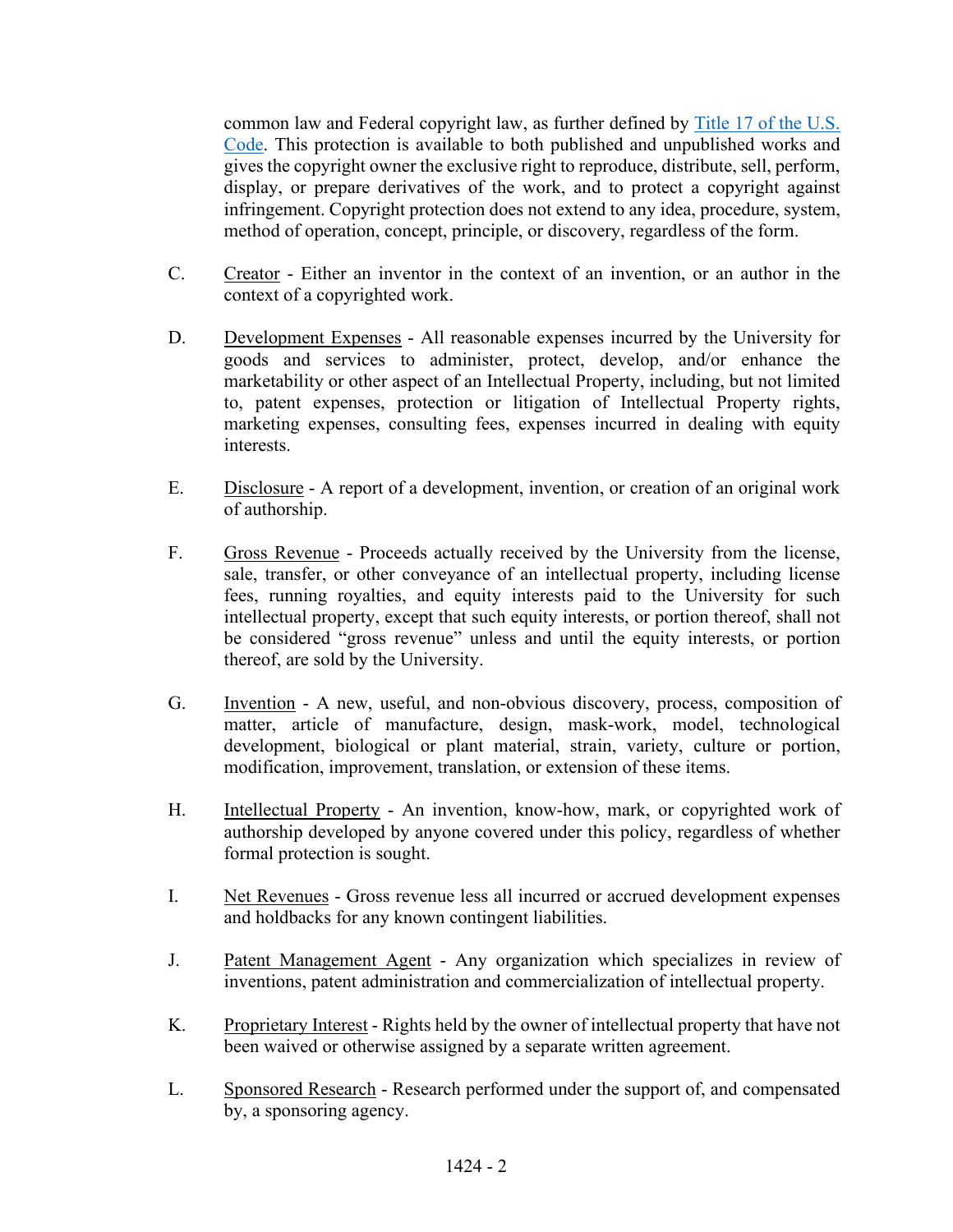- M. Significant Use of University Facilities or Equipment The use of facilities or equipment owned by or under the control of the University of a reasonable value, as defined by [SCHEV's guidelines](https://www.google.com/url?sa=t&rct=j&q=&esrc=s&source=web&cd=&cad=rja&uact=8&ved=2ahUKEwjMsLPepv_1AhXkmeAKHdtaBD8QFnoECAgQAQ&url=https%3A%2F%2Fgo.boarddocs.com%2Fva%2Fvccs%2FBoard.nsf%2Fgoto%3Fopen%26id%3D9P3PZG65FAB7&usg=AOvVaw1mIYmPDJuEhTA4SVivqGqj) for the development of patent and copyright policies and procedures by state-supported institutions for higher education. For example, utilization of university laboratories or special instrumentation, dedicated services provided by University employees, special financial assistance or extensive use of shared facilities constitutes significant use. In contrast, the use of a computer in a faculty office, other commonly used equipment for teaching and learning activities, use of incidental supplies, and nominal use of University personnel or shared facilities are not considered significant use.
- N. University Old Dominion University, its Board of Visitors, and any and all subagencies of the University.
- O. University Designated Research Officer The Vice President for research or designee will serve as the University's authorized agent for matters regarding the application of this policy.
- P. University Research Research and allied activities that are directly related to the normally expected or assigned duties and responsibilities of University employees.
- Q. Work Made for Hire A creation or original work of authorship created by a University employee within the scope of his or her employment or specified by agreement and as further defined by [§101 US Copyright Act.](https://www.govinfo.gov/content/pkg/USCODE-2011-title17/pdf/USCODE-2011-title17-chap1-sec101.pdf)

# III. APPLICABILITY

This policy applies to all University employees and students who receive compensation through sponsored research, tuition/fee waivers, scholarships, assistantships, or other financial arrangements and to other individuals who make significant use of University facilities and equipment owned or otherwise made available by the University.

Pursuant to the Memorandum of Understanding between Old Dominion University and the Old Dominion University Research Foundation, employees of the Research Foundation are subject to this policy.

 Matriculated Students who are not employed by the University own their Inventions and Copyrighted Works unless they are developed through significant use of University resources. The University does not make claim to inventions and copyrights made by students while satisfying regular course requirements. Faculty are not permitted to assert ownership of student inventions and copyrights as a condition of student participation in a course, nor are they permitted to claim personal ownership over or control of student inventions and copyrights created in courses they teach.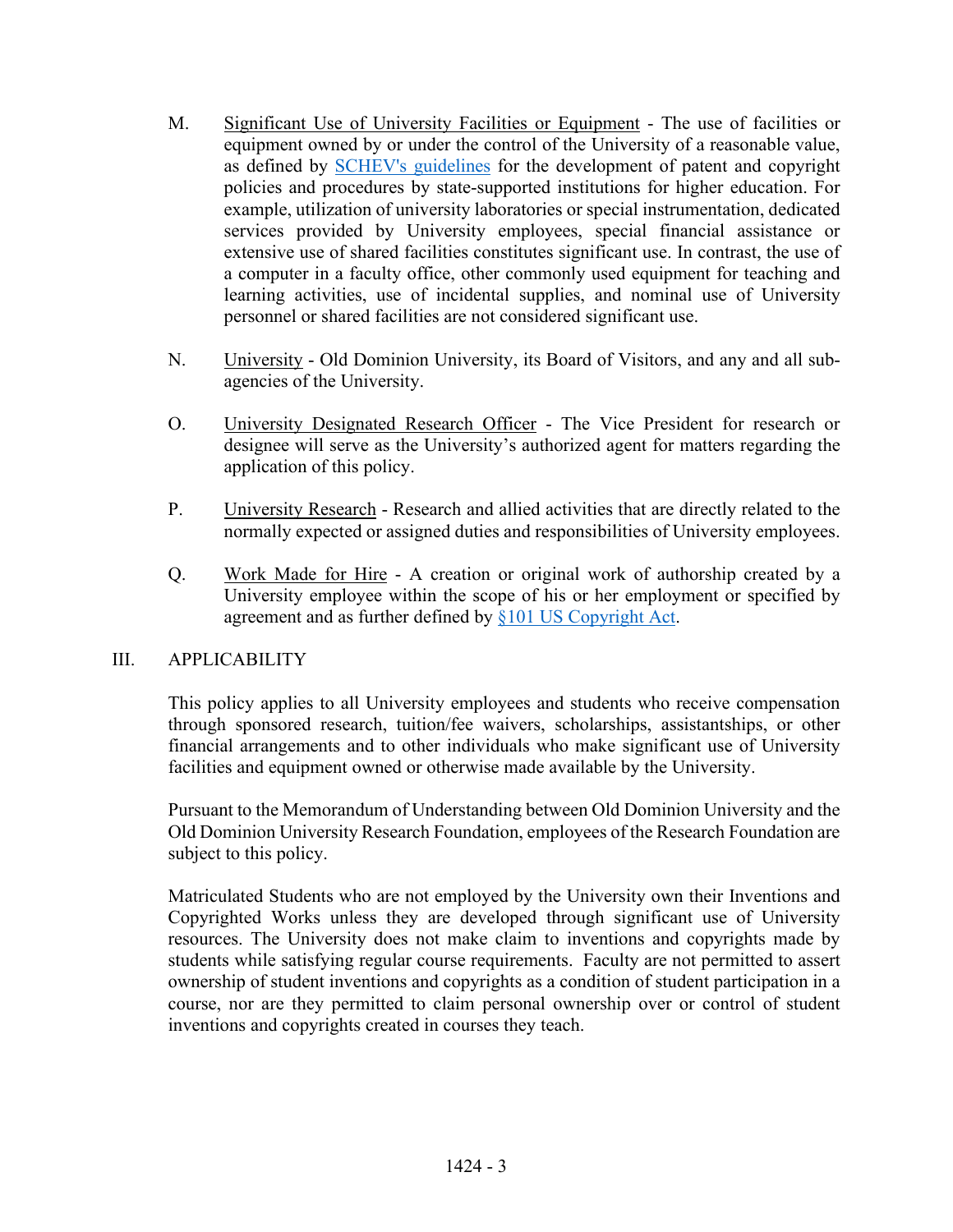### IV. OWNERSHIP

#### A. Inventions

An invention developed by any person to whom this policy is applicable as defined in Section III shall be the property of the University if the development or invention is a product of University employment, sponsored research, as part of an assigned duty, or was developed with the significant use of University facilities, equipment, or funds, or employee time. Nothing contained in this policy shall be construed as prohibiting the University's acceptance of an agreement which requires a different disposition of patents or patent rights than the disposition created hereunder. In the absence of terms in an agreement governing the disposition of patents, or patent rights, this policy shall apply. Absent a written agreement to the contrary, inventions by non-employees, including but not limited to visiting faculty and volunteers, shall be subject to this policy when significant use is made of the University's facilities or equipment pursuant to Section III above.

Release of Rights to the Inventor - If the University elects not to file a patent application for an invention in which it has a proprietary interest, which is by extension a proprietary interest by the Commonwealth of Virginia, as such, in accordance with Virginia Code  $\S$  23.1-1301(B)(9), rights to the invention may be released to the inventor. Upon receiving rights to the invention, the inventor may individually file for a patent subject only to restrictions which may be imposed by prior agreement or Federal requirements. If the invention was developed with Federal funds, the inventor must petition the Federal government for a release of invention rights.

Release of rights for inventions may be conditioned by the inventor(s) to all of the following:

- 1. To grant back to the University an irrevocable, perpetual, royalty-free, nonexclusive, worldwide right and license to use the intellectual property for its research and education purposes and a right to grant the same rights to other non-profit institutions.
- 2. To other terms or conditions reasonably requested by the University.
- B. Original Works of Authorship

The University exercises its ownership rights as an employer under the concept of work-for-hire or when the materials subject to copyright, represent work performed by an employee under the direction of, or assignment by, the University. In the case of a work made for hire, the work belongs to the University as the employer of the author, and the University will be considered the author for purposes of copyright. Ownership of copyrights concerning works developed in the course of a written agreement shall be determined in accordance with the agreement.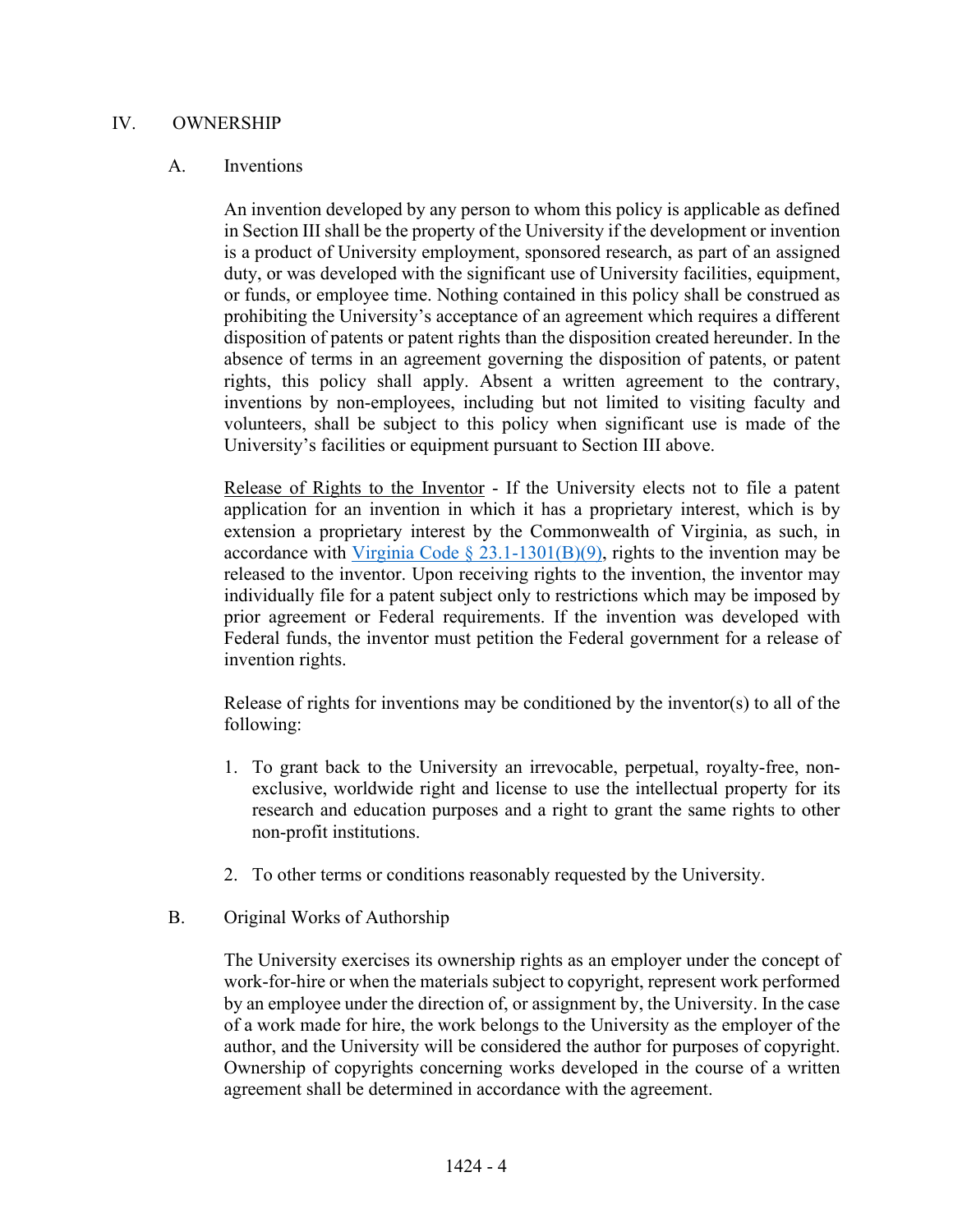- 1. Books, journal articles, papers, and similar works. Subject to Section VI and the University's rights as further defined herein, the University hereby transfers to the author(s) its copyrights in such original works as papers, books, articles, musical, pictorial, and similar works created by its employees when such works are not expressly made pursuant to an assigned duty. The protection and maintenance of such copyrights shall be the sole responsibility of the author(s). The University retains exclusive ownership of the rights in the inventions incorporated in such original works, pursuant to section IV.A. and the rights to utilize such papers and articles for purposes of commercializing the inventions inherent in such original works.
- 2. All other original works of authorship. For all other original works of authorship, including but not limited to lecture/instructional materials, computer software and all associated programmer and/or user manuals and other documentation, related to the employee's teaching or research responsibilities, collectively "Other Works," the University herewith gives the author(s) (subject to the rights of the other co-authors) of the copyrighted material, in which the University has a proprietary interest, a non-exclusive, non-transferable, royalty free license to make and distribute copies, to perform or display the work publicly, or to make derivative works for any noncommercial or teaching purposes, without the right to grant sublicenses. This non-exclusive license continues in force when the employee leaves the University and personally teaches a course assigned by another educational institution. The employee acknowledges and agrees that he/she has the following material obligations: (a) to notify any and all of his/her subsequent employers (and/or academic or business partners or joint-venturers) of the University's ownership of the copyrights in the Other Works; and (b) to give the University reasonable notice prior to making any commercial use of any Other Work or any invention or work of authorship that the employee, whether alone or in conjunction with others, creates or derives from any Other Work. The protection and maintenance of copyrights in such works will be at the sole discretion of the University.
- 3. University's rights in such copyrighted material. Except for works created under a specific written agreement, the University will give credit to the author on any copies and derivative works. Prior to using the author's name on any derivative works, the University will seek the author's prior approval. Such approval may not be unreasonably withheld by the author. In the case of any disputes, such disputes will be resolved pursuant to Section X of this policy.

Notwithstanding the above, all rights in copyrightable material, including but not limited to instructional materials produced through ODU Online, will be governed by a separate written agreement.

Nothing contained in this policy shall be construed as prohibiting the University's acceptance of an agreement that requires a different disposition of copyrights in which the University has a proprietary interest.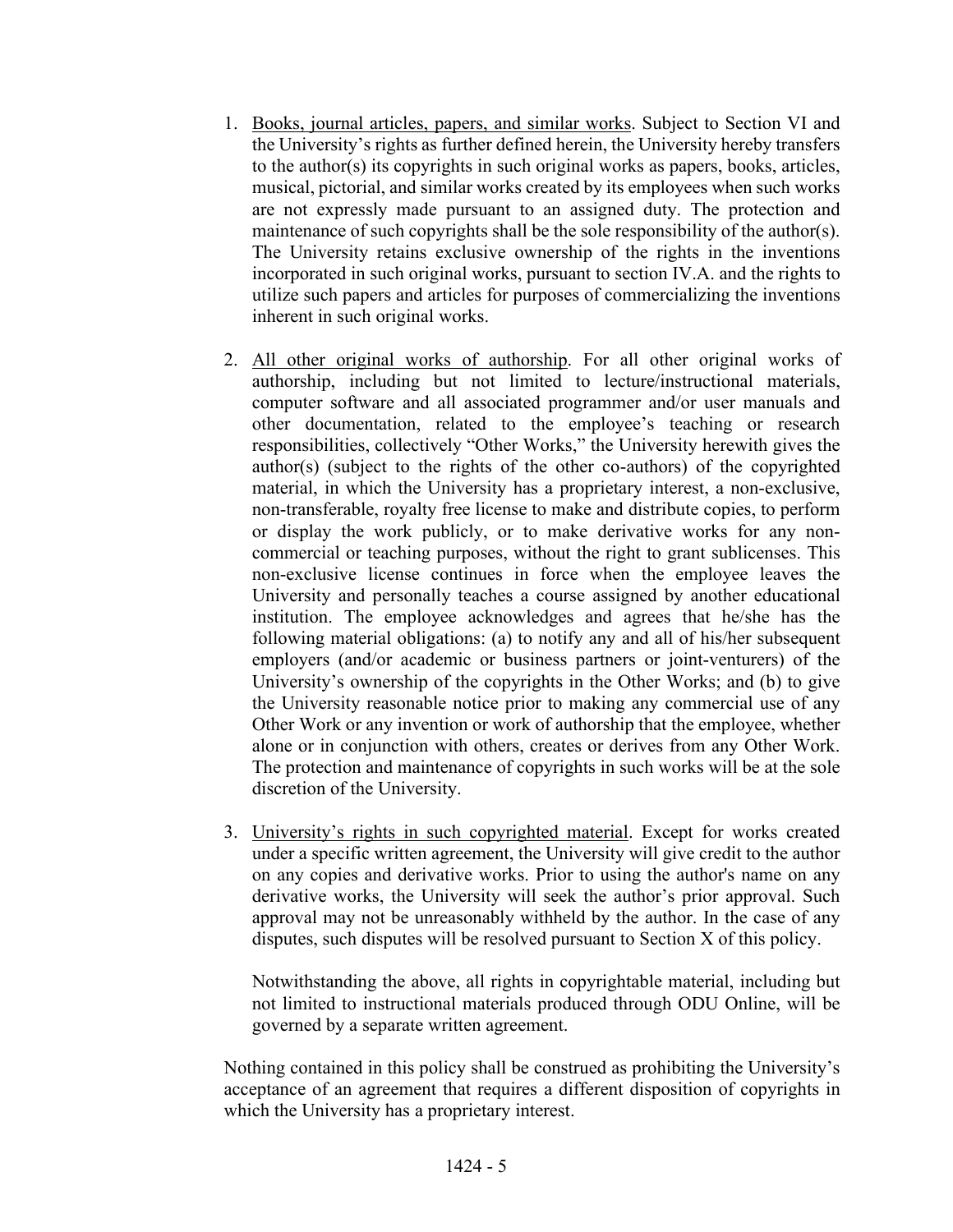Release of Rights to the Author  $-$  If the University does not wish to exploit copyrighted works in which it has a proprietary interest, in accordance with Virginia Code  $\S 23.1-1301(B)(9)$ , that interest may be transferred to the original author. If the copyrighted work was developed with Federal funds, the original author must petition the Federal government for a release of rights.

 Release of rights of copyrighted works may be conditioned upon agreement by the author(s) to all of the following:

- 1. To grant back to the University an irrevocable, perpetual, royalty-free, nonexclusive, worldwide right and license to use the intellectual property for its research and education purposes and a right to grant the same rights to other non-profit institutions.
- 2. To other terms or conditions reasonably requested by the University.

# V. ADMINISTRATION

A. University Patent and Copyright Committee

The University Patent and Copyright Committee shall be appointed by the President of the University to serve staggered three-year terms. The Committee shall consist of no more than eleven (11) members that will include full-time teaching and research faculty members, each from a different University department or school, with representation from all colleges, and one faculty member who shall serve as committee chair. Research Centers with more than \$5 million in annual research expenditures also will be entitled to one faculty member on the committee. A majority of members will be holders of U.S. patents. The University's designated research officer or designee and University Counsel shall serve as ex-officio members.

The University Patent and Copyright Committee shall have the following responsibilities:

- 1. Recommend to the President any amendments to the policy;
- 2. Review and make recommendations to the President concerning resolution of disputes involving University-owned intellectual property;
- 3. Provide guidance and assistance to the University designated research officer in matters involving University-owned patents and copyrights.
- 4. Perform such other responsibilities as the President of the University may assign.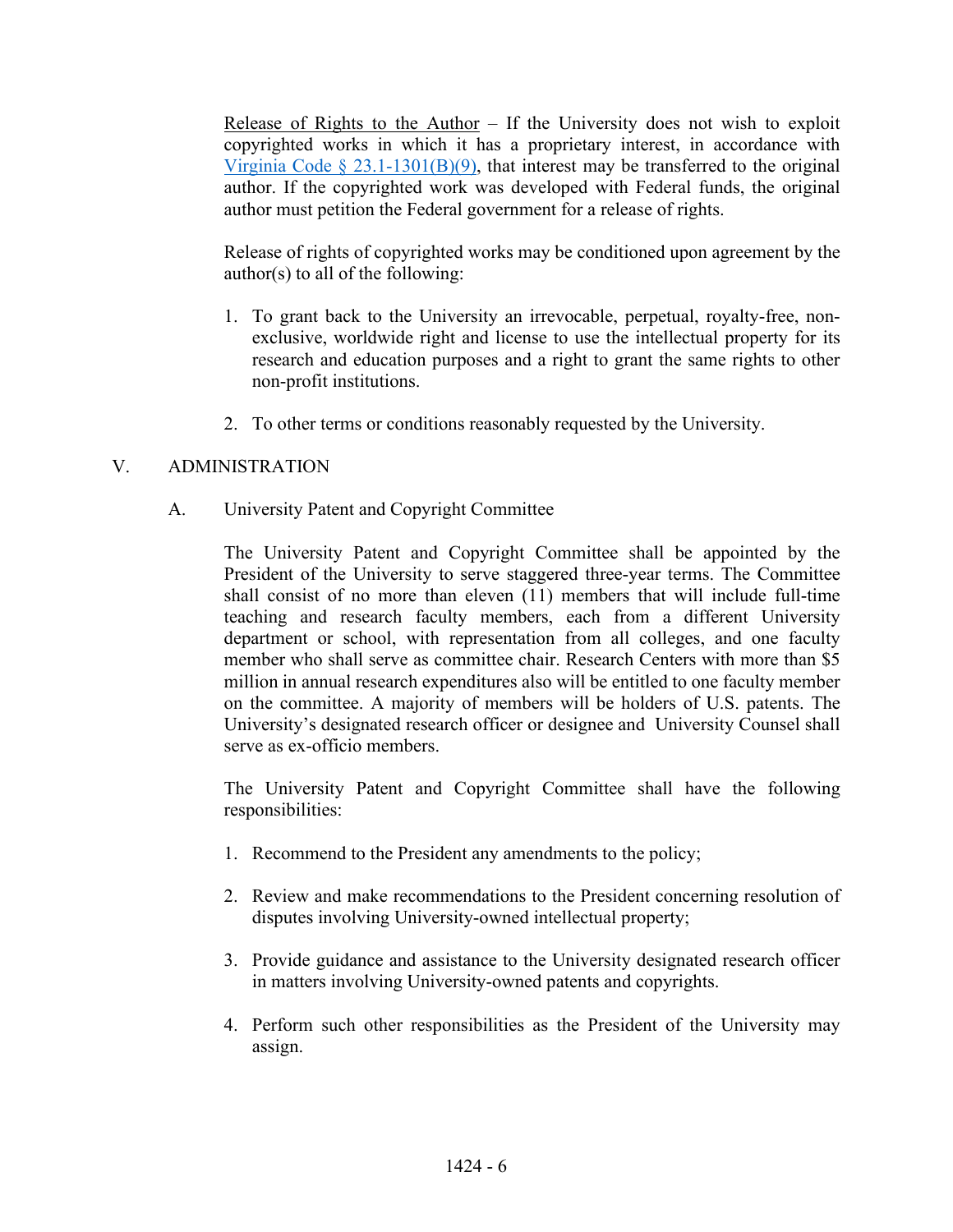B. University Designated Research Officer

The University designated research officer shall be the Vice President for Research and shall have the following responsibilities:

- 1. Ensure compliance with patent and copyright provisions of University and sponsored research grants and contracts;
- 2. Establish and distribute procedures for the reporting of intellectual properties in which the University has a proprietary interest;
- 3. Perform initial reviews of the disclosures submitted to the University to determine the subsequent rights thereto;
- 4. Manage the evaluation, protection, marketing, and commercialization of University intellectual property, that in his/her judgment is worth pursuing, through internal and/or external resources, including but not limited to patent management agents, consultants, and lawyers;
- 5. Ensure that required agreements regarding the administration of intellectual property in which the University has a proprietary interest, and consequent rights of all parties concerned, are properly executed;
- 6. Assist in increasing patent awareness among faculty and staff;
- 7. Provide annual reports of intellectual property in which the University has a proprietary interest to SCHEV in accordance with state law; and
- 8. Perform such other responsibilities as required to comply with state law with regard to University intellectual properties and this policy.

# VI. NOTIFICATION

Those inventors and authors subject to the provisions of this policy shall report their inventions and original works of authorship in which the University has a proprietary interest to the University designated research officer. Disclosure must be complete and reasonably in advance of any public disclosure, or any other act that might result in a loss of patent rights, so as to allow the University, Funder, or combination thereof, to protect any intellectual property deemed in need of protection. The University may delay the publication, without the consent of the authors, where such publication threatens to compromise the ability to procure intellectual property rights domestically or internationally. Where necessary, the University may take custody of the original copies of scientific data and/or research records.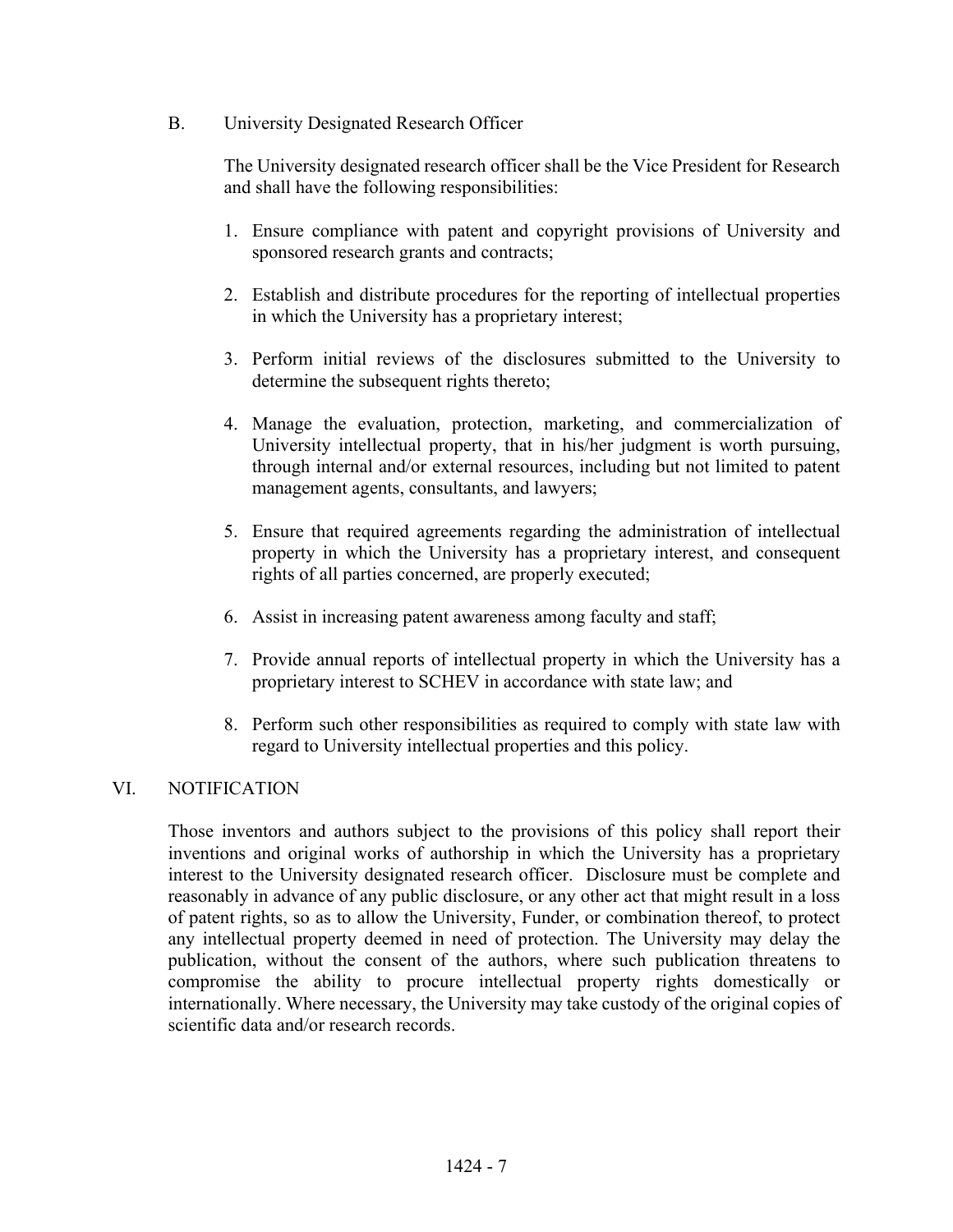# VII. PROTECTION AND COMMERCIALIZATION

# A. Inventions

- 1. The University, at its discretion, through the University designated research officer, may submit any disclosure of a new development or invention in which it has a proprietary interest to a patent management agent for a determination of patentability and commercialization. The University may also direct negotiations, through the University designated research officer, with profit, non-profit, or governmental entities desiring to utilize and/or further develop and market an invention in which the University has a proprietary interest.
- 2. An invention which is the sole property of the inventor normally will not be accepted by the University for review or administration. The inventor, however, may request that the University designated research officer review his or her invention for patentability, in which case, the inventor must assign the rights to his or her invention to the University.
- B. Original Works of Authorship

The University requires employees to affix a copyright notice on any original works of authorship which they have developed and in which the University has a proprietary interest. The copyright notice should be affixed to the work in the form of a small "c" in a circle, or the word "Copyright," the year of publication, and the name of the University.

# VIII. REVENUE DISTRIBUTION

Where the University has a vested interest in a patent or copyright, the inventor(s) or author(s) and the University will share in any net revenues received by or on behalf of the University.

Except as provided for in a prior written agreement, the distribution of net revenues shall be as follows

- Inventor/Author: 50%
- University: 50%

In the absence of a written revenue distribution agreement or invention disclosure allocating the respective contribution share between the inventors/authors, the University will distribute such net revenue equally between the inventors/authors.

The first \$5M of the University's share of revenues will be distributed as follows, based on shares assigned each Inventor:

• Department or research center to which each Inventor's salary line was located at the time of disclosure: 25%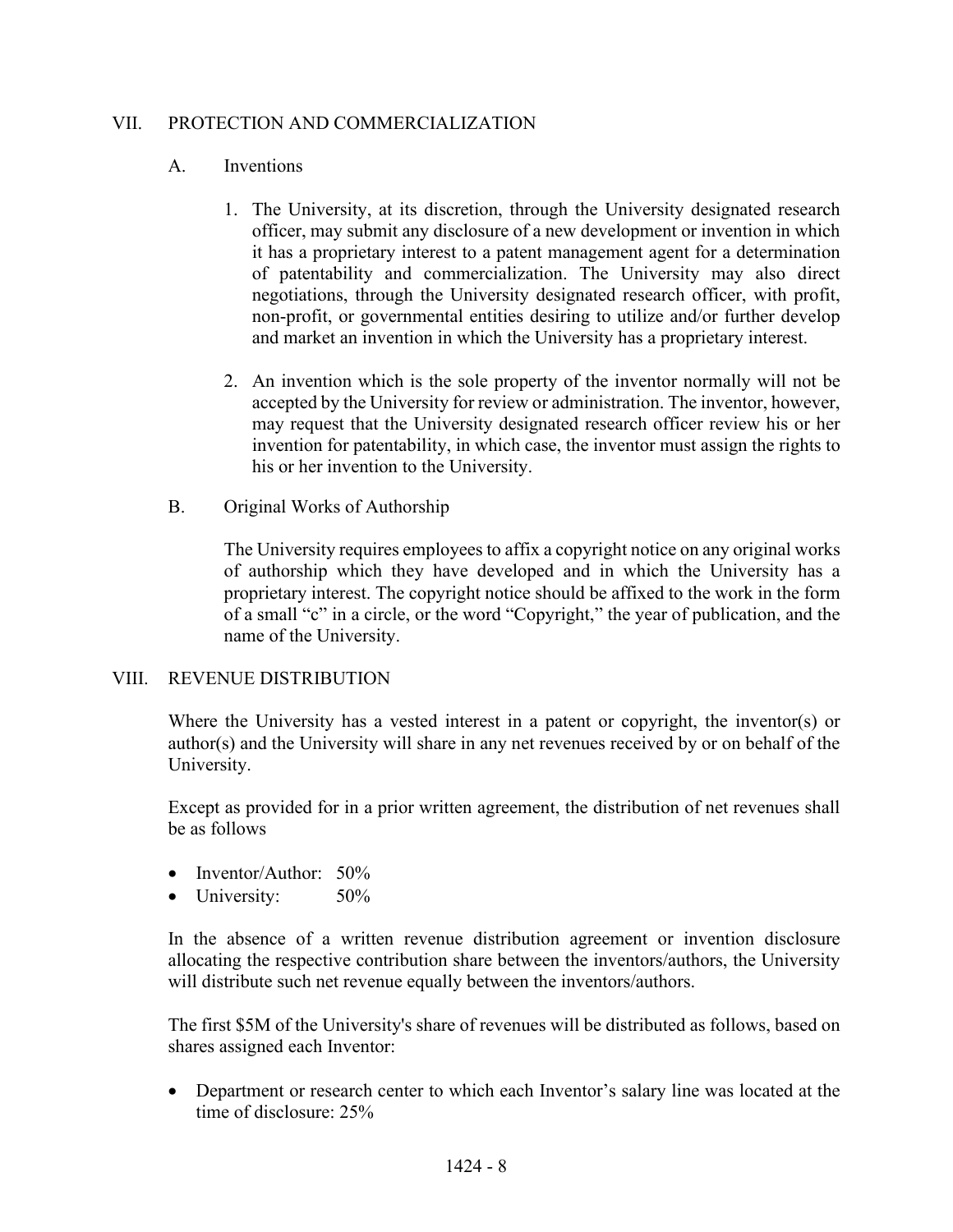- College or Division in which the department or research center of each Inventor reported at the time of disclosure: 25%
- Technology Transfer Office (for a fund to pay for future patent and commercializations expenses): 50%

After the University's share of revenues exceeds \$5 million, the Vice President of Research will appoint a faculty committee to recommend a new distribution that will invest in the University research enterprise. The Vice President for Research will take that recommendation into account in advising the President, who will make the final decision as to the distribution of any future revenues above \$5 million.

# IX. TRANSFER OF INTELLECTUAL PROPERTY

When the Governor's prior written approval is required, the University's governing board may transfer ownership of any intellectual property in which it claims an interest upon receipt of such approval.

The Governor's prior written approval is required for transfers of title to patents and copyrights that were:

- A. developed wholly or significantly through the use of state general funds by an employee of the University acting within the scope of his or her assigned duties; or
- B. developed wholly or significantly through the use of state general funds and are to be transferred to an entity other than the Old Dominion University Research Foundation.

When prior written approval is required, the University should send a description of the intellectual property and the proposed transaction to SCHEV. Within thirty (30) days, SCHEV will recommend action to the Governor, including any conditions SCHEV thinks should be attached to the proposed transfer. The Governor also may attach conditions to the transfer.

Any decisions that the Old Dominion University Research Foundation makes regarding protection and commercialization of intellectual property shall be in accordance with University policies and subject to prior University approval.

It should be noted that the Governor's approval is not required for the granting of a license to use an intellectual property, but only when the actual title is to be transferred.

# X. DISPUTE RESOLUTION AND RIGHT TO APPEAL

Individuals covered by this policy shall have the right to appeal the application of this policy regarding ownership, equity, classification, sharing of revenues, disposition, management, or exploitation of any patent or copyright, or any procedure relating thereto, to the University Patent and Copyright Committee. A written request for appeal must be